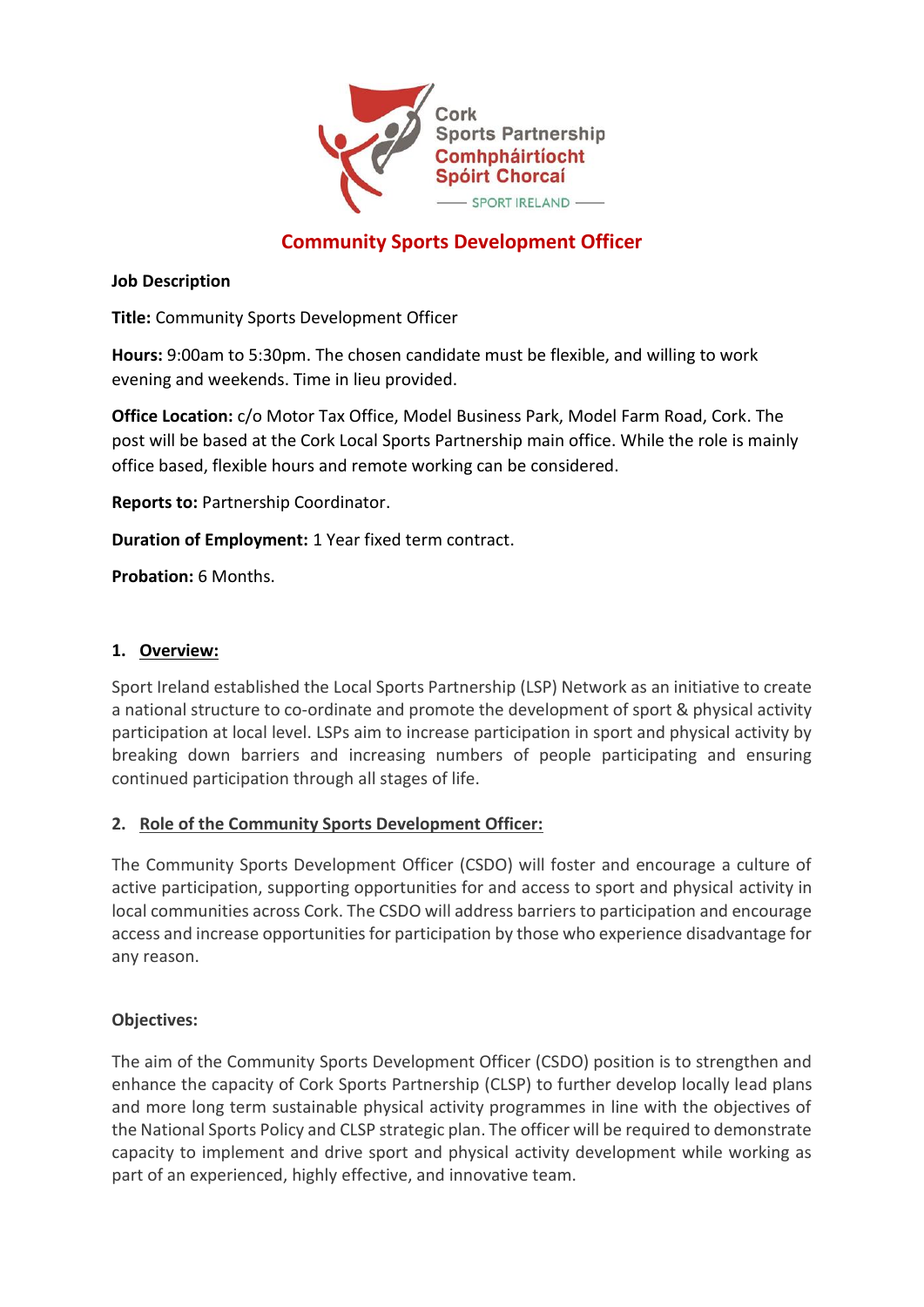# **3. Specific Area of Responsibility**

Specific tasks of the CSDO will be determined locally having regard to the overall job purpose (as set below) and with reference to any particular issues, challenges and priorities identified in the Cork Sports Partnership strategy. The following represents an indicative list from which the CSDO tasks may be drawn depending on the above factors.

### **Planning and Project Management**

- Actively contribute and support the preparation of the annual operational plan to deliver CLSP strategic objectives.
- Develop and implement an action plan in line with the CLSP strategy, the National Sports Policy Action Plan, the National Physical Activity Plan, Local Economic Community Plan, and actions arising out of CLSP strategic objectives.
- Participate in the design, organisation, and implementation of CLSP projects and events.
- Facilitate quarterly and annual reviews of the annual operational plan reporting on the effectiveness and impact of work areas.
- Manage and implement a comprehensive range of physical activity initiatives, programmes, events, and campaignsfor relevant target groups with a view to creating sustainable participation. The primary priority areas for the CSDO is the management and implementation of programmes and initiatives targeting:
- ➢ Disadvantaged Communities
- ➢ Women in Sport Initiatives
- ➢ Men
- $\triangleright$  Youth at Risk
- $\triangleright$  People with Disabilities

# **Community Activation**

- Consult and work with local communities to identify the need and demand for new activities & supports.
- Provide guidance and support to develop sustainable Active Community initiatives and projects.
- Coordinate the annual Active Community Awards which seeks to acknowledge and celebrate the individuals and groups in our local Cork communities.
- Tackle local barriers to participation through targeted projects, programmes events, campaigns and initiatives
- Support and maintain strong links between community groups and organisations and the National Governing Bodies of Sport.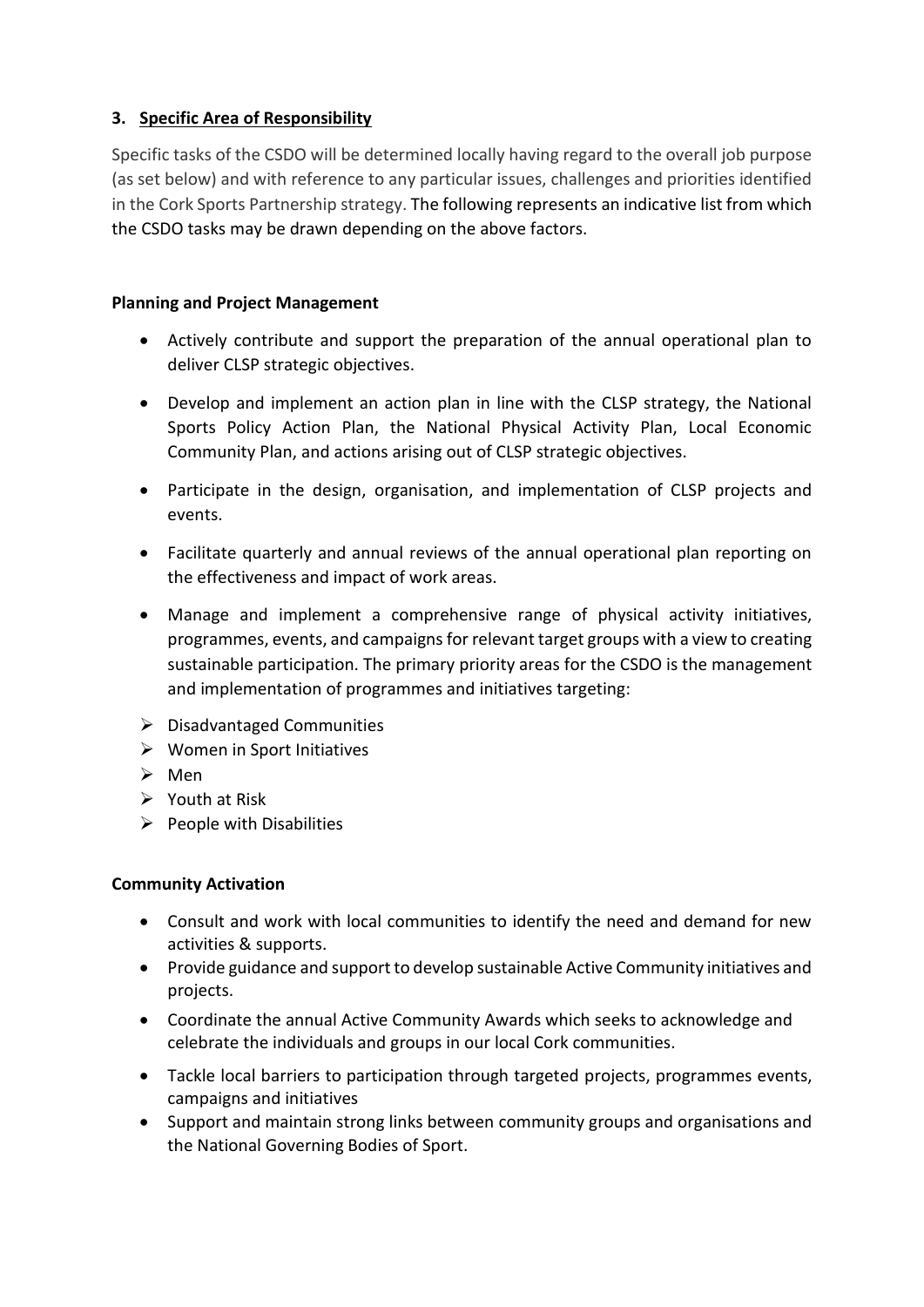• Establish participation programmes and training and education courses including attracting participants, sourcing appropriate tutors/coaches and working with tutors to ensure appropriate delivery of programmes.

# **Marketing, PR & Communications**

- Assist with the preparation of the CLSP marketing and communication plan including writing marketing content, press releases, articles and radio promotions.
- Collate material for inclusion in promotional materials such as the CSLP newsletter, WSP website, social media platforms and other communication channels.
- Maintain and update sections on organisation website/social media platforms re programmes, events, and other issues in sport.
- Ability to demonstrate relevant marketing experience in the tools and strategies used to develop public campaigns from concept to execution.
- Maintain and update section on organisation website re programmes, events and other issues in sport.

# **Financial Management**

- Adhere to CLSP financial policies regarding the procurement of goods and services, budget planning and reporting, while ensuring compliance requirements of the various funders.
- Carefully manage budget and reporting responsibilities providing regular updates to CLSP Management as required.
- Identify additional sources of funding for project development.

# **Relationship Building**

- Work with CLSP current and potential partners and stakeholders including local community groups and organisations, sports clubs, NGBs, partner agenciesto develop and strengthen relationships.
- Develop and maintain relationships with appropriate partner organisations and local community groups and create links and encourage collaboration between partners.
- Actively build relationships with organisations to facilitate the reach of CLSP to our various target groups.
- Develop strong partnership working with local partners, community groups and stakeholders, with a particular focus on strengthening community links.
- Support and guide clubs and communities with various issues as they arise.

# **Research & Evaluation**

- Conduct research of participation in sport and physical activity in the community including, where relevant, needs analysis to identify suitable support to increase participation in sport and physical activity in the community and target groups.
- Implement a monitoring and evaluation framework for all projects, programmes and initiatives.
- Measure and monitor performance indicators based on the impact courses/programmes are having at local level and among target groups.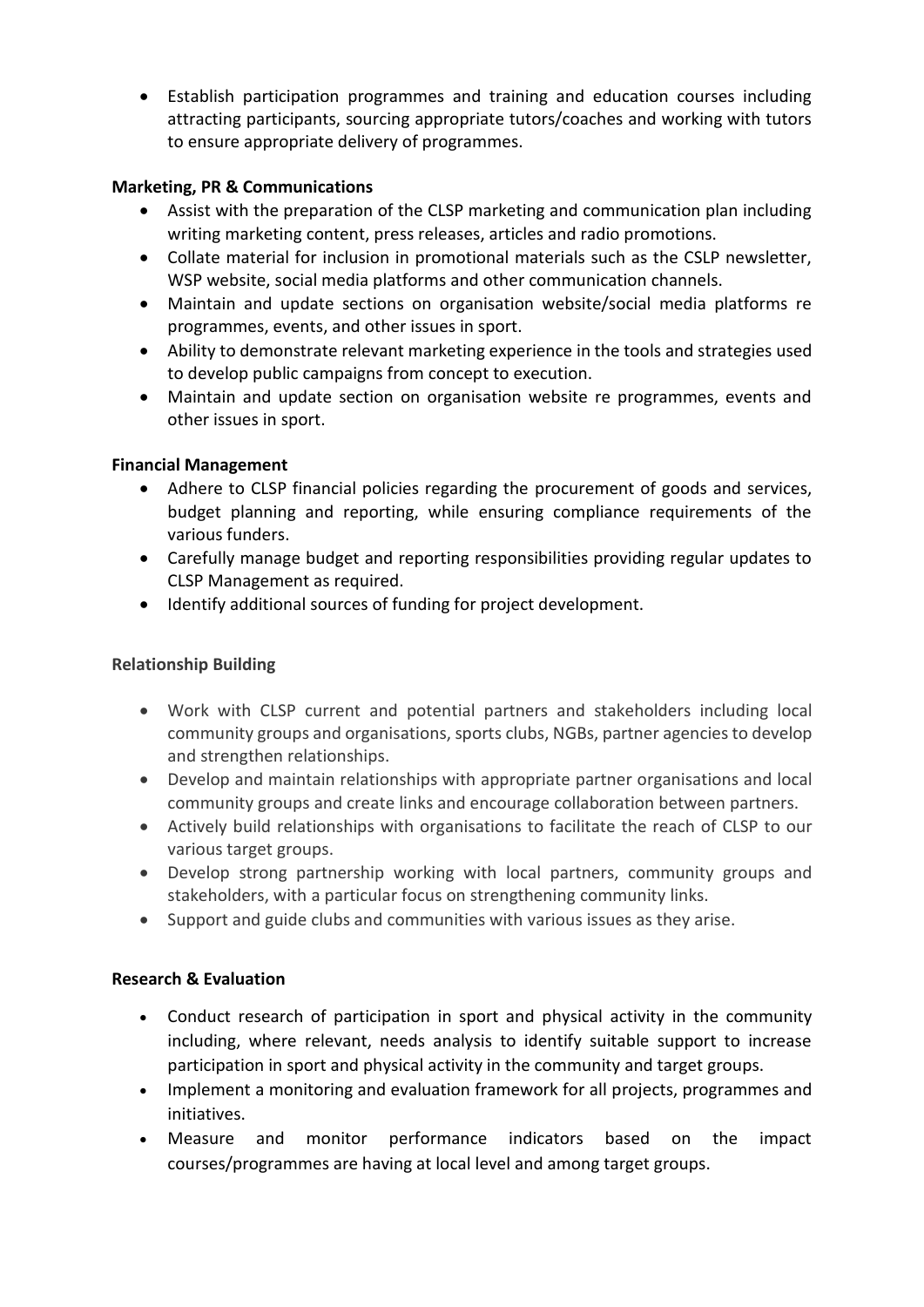### **Health & Safety Management**

- Contribute to ensuring that the approach taken for CLSP activities, and all facilities used are fully compliant with current health and safety standards.
- Assist in the investigation of all accidents/incidents and communicate all results/recommendations arising from investigations of accidents/incidents.
- Ensure that all activities undertaken as an employee of WSP are in line with codes of practice and legislation.

### **General**

- Undertake additional duties and tasks as requested by the Coordinator, Management, or other designated person.
- Be flexible in approach to work and undertake any other duties that may be required within the remit of CLSP.
- Ensure that all activities undertaken as an officer of CLSP are in line with CLSP values, codes of practice and relevant legislation.

# **4 . Personal Specification**

The successful candidate will be expected to have the qualifications, experiences, skills, etc. as set out below and to demonstrate that they have them in the application process and at interview.

# **Qualifications & Experience**

- Degree in Sports Development, Leisure Management, Health Fitness & Leisure Studies, Community Development, Health Promotion or other relevant discipline or equivalent qualification.
- Experience of working in a sports development environment (ideally 3 years or more)
- Experience of project management and of piloting, developing & delivering sustainable physical activity-based initiatives.

#### **Skills & Competencies**

- Ability to consult, communicate and network appropriately and effectively with all sectors of the community
- Ability to monitor and evaluate work and write reports
- Strong administrative and organisational skills
- Ability to produce and access information efficiently and accurately.
- Excellent communication, presentation and facilitation skills.